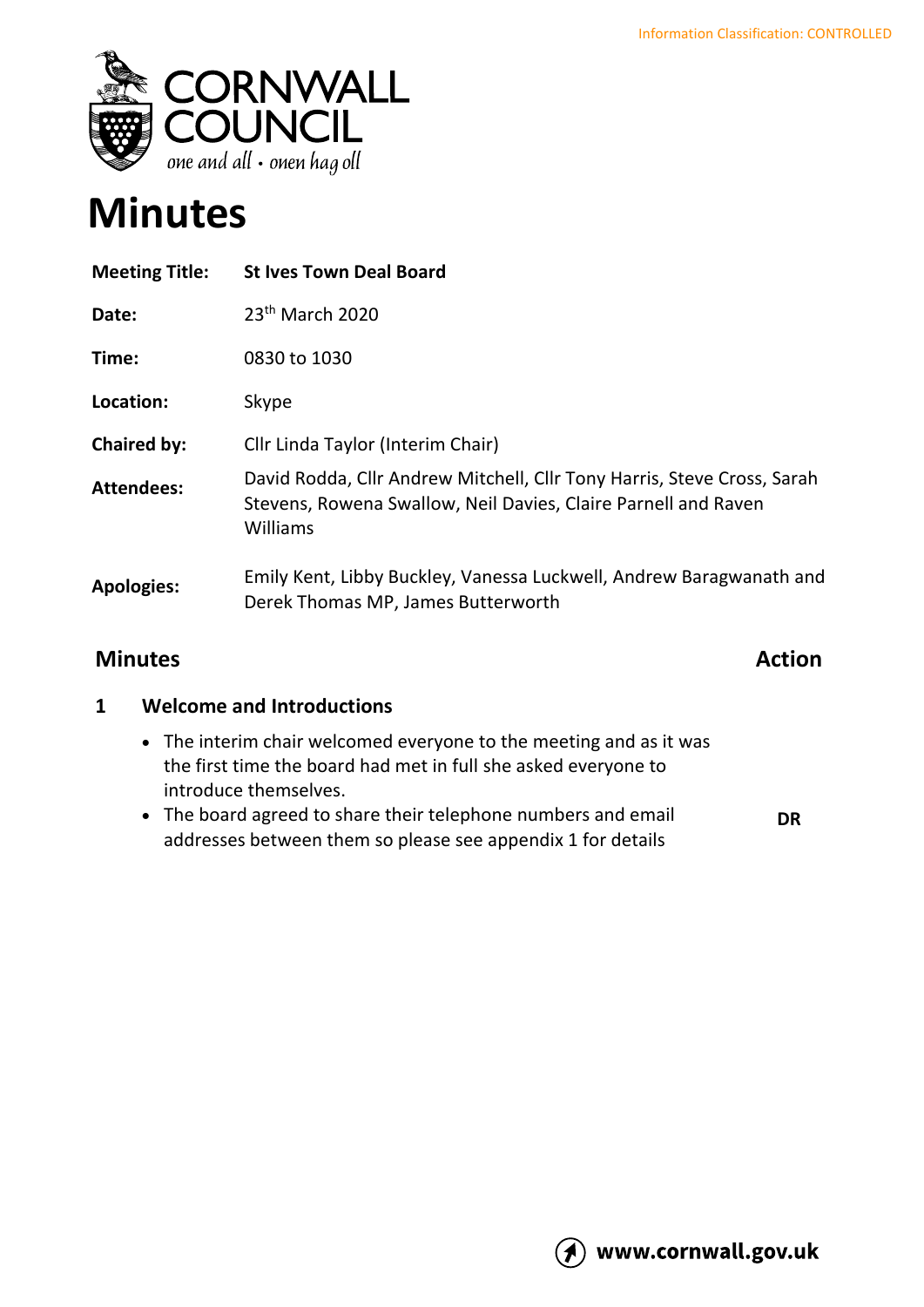#### **2 Code of Conduct**

- DR distributed the suggested code of conduct for the board and explained that members will need to sign it to confirm their agreement to abide by its contents and will also need to complete the register of interests form. The code of conduct was unanimously supported with the following change:
	- o Wording of section 5 to be looked at as at present it does read correctly **DR**

Board members were asked to send DR a copy/scan/picture of the signed page and a completed register of interest form for the records. **Board Members**

#### **3 Terms of Reference**

- DR distributed the suggested terms of reference and explained that the board will need to agree its contents. After a short discussion they were agreed with the following changes:
	- a) The ability to attend meetings via Skype/teleconference should be added
- Revised terms of reference to be tabled at the next meeting **DR**

**DR**

#### **4 Election of Chair and Vice Chair**

- DR outlined the suggested process for the election of the chair (private sector) and vice chair (private/community/voluntary sector) which is outlined below:
	- a) Nomination forms to be sent out to board members via email. Each candidate will require a proposer and seconder.
	- b) Nomination forms to be returned within 5 working days
	- c) Once the nomination forms have been returned a voting form will be circulated to board members with a short "pen picture" on each candidate so that board members can make an informed choice.
	- d) Votes to be counted and the result communicated to the board so that the chair and vice chair can be selected prior to the next meeting.
- The process was agreed and DR was tasked to start the process asap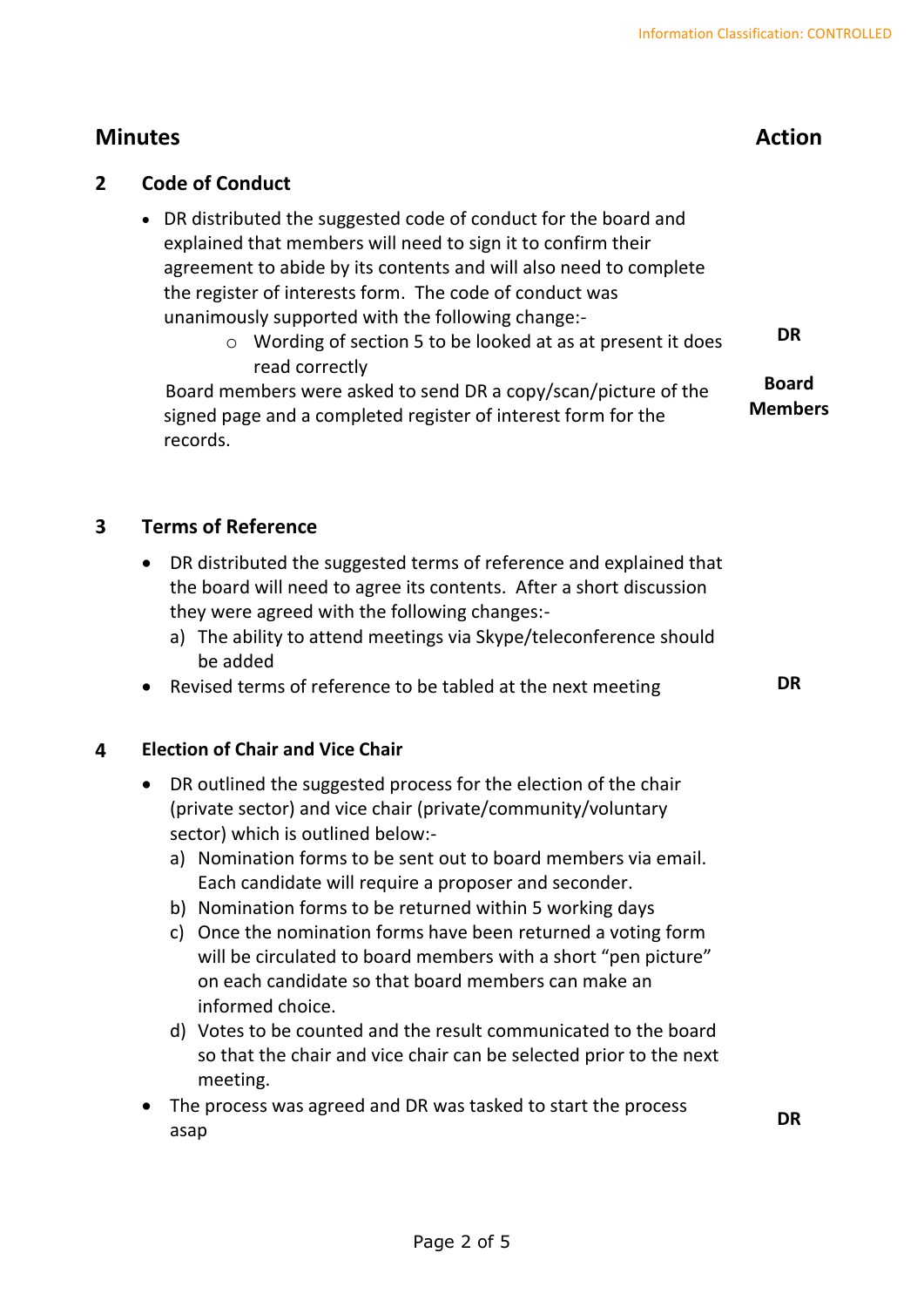#### **5 Update on the Towns Fund**

- DR explained that there had been no further formal guidance issued about the Towns Fund by Government. However, from his discussions with Government he could report that:
	- a) The revised coverage map had been agreed
	- b) That Government would be looking closely at the processes involved in creating the Town Deal Board, its code of conduct, terms of reference, transparency, etc
	- c) That Government would be looking closely at the processes involved in creating the Town Investment Plan to ensure that it is both evidenced based and informed by extensive community consultation

#### **6 2020 Workplan**

- In the absence of any formal Guidance from Government DR outlined his thoughts on how to proceed over the next few weeks, noting the potential restrictions that the Covid 19 outbreak might have on the process;
	- a) The recruitment of the Co-ordinator is underway with interviews planned for the 24th of March. The board expressed the wish for an early start date if possible.
	- b) To assist them in their work, and to be shared across the 4 towns, it was also suggested by DR that administrative support would be necessary and the cost of this (estimated at £10k) would be met from the Capacity Funding budget. The board agreed with this proposal
	- c) Once in post the Co-ordinator should use all the available evidence, previous work (Neighbourhood Plan, Coastal Communities, My Town, etc) to develop a draft Town Investment Plan that can then be discussed at the May Board meeting.
	- d) Following this meeting comments would be considered, and a second draft produced for comment at the June Board meeting. Following this board meeting the draft of the St Ives Town Investment Plan would then be put out for public consultation during June and July with an aim for the final version to be ready for an August submission if possible. If not then an October submission is paramount.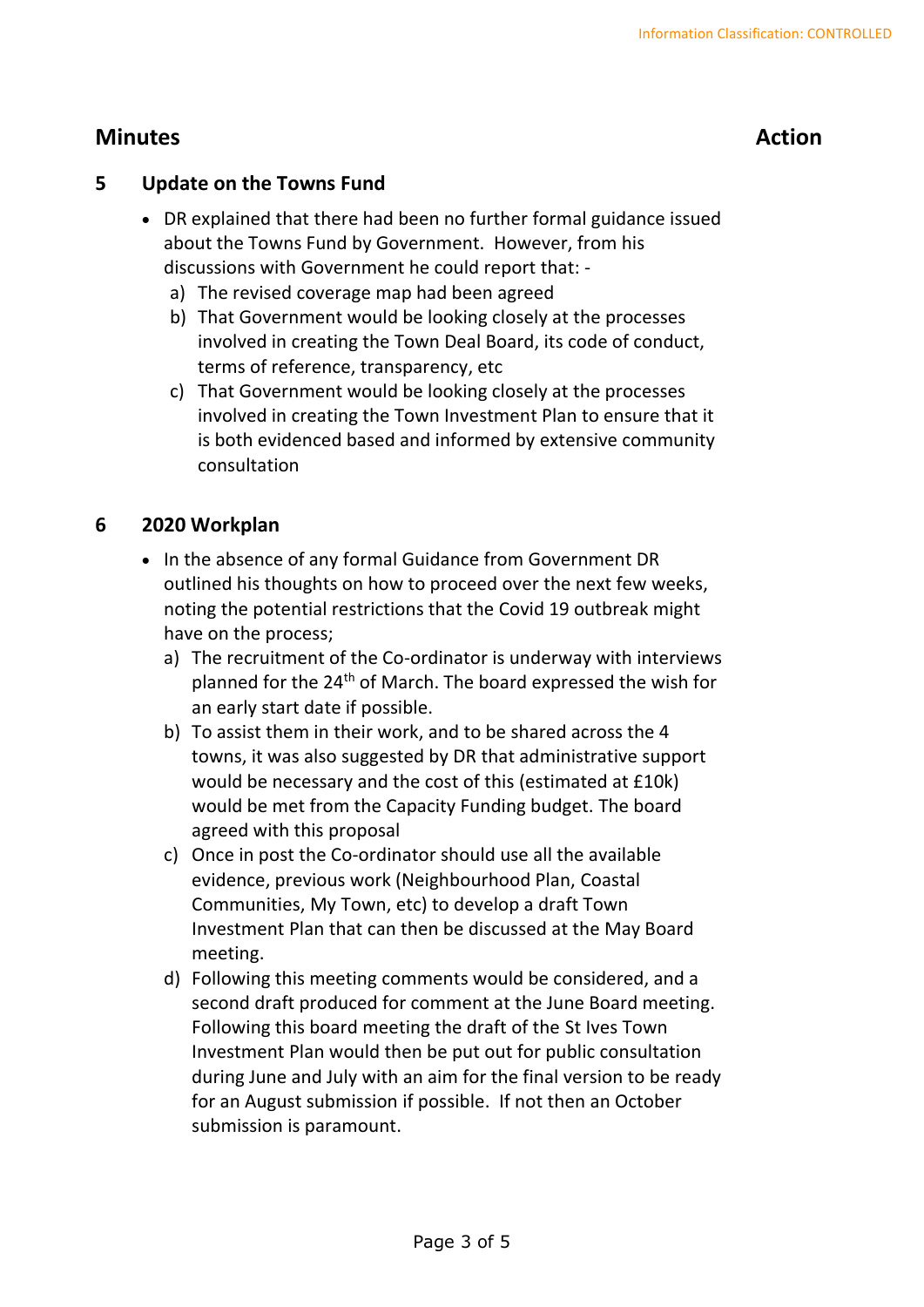What form this consultation will take will depend on how the Covid 19 outbreak develops but there was a firm commitment from the board to get it out as far as possible and to target specific groups (e.g. young people) to ensure that they can comment. The Board noted though that any document should only be submitted when it is ready so whilst targeting an August submission date it may slip to October

- e) The board agreed this approach and requested that a more detailed workplan is tabled at the next meeting of the board.
- A discussion took place about how new members of the board could gain an understanding of the previous work undertaken in St Ives and the potential projects that have already been identified. DR agreed to circulate the "Readiness Checklist" submitted to Government at the end of 2019 with the minutes.

#### **7 Communications and Engagement Plan**

- The need for a clear communications plan was discussed in order to ensure that the work of the board is well known in St Ives and to ensure that local residents and stakeholders have the opportunity to engage in the work. Various options were discussed including using the Governments "My Town" portal, the Times and Echo as well as creating new communication channels where necessary. It was agreed that a mix of existing and new communication channels should be explored as part of an overarching communication plan but that care needs to be taken when using social media channels as this can generate very negative responses. DR undertook to bring something back for discussion and agreement at the next board that would include the following:
	- a) A press release relating to the fact that the board has been created, its membership, the coverage map, what the Towns Fund is and some detail on the next steps in the process. A plea was made to keep this jargon free and that an FAQ list would be useful as that could be appended to any communication activity and used by the board in their conversations. It was agreed that this press release should be held until the chair and vice chair are elected so that they can be the nominated spokespersons for the board.

**DR**

**DR**

**DR**